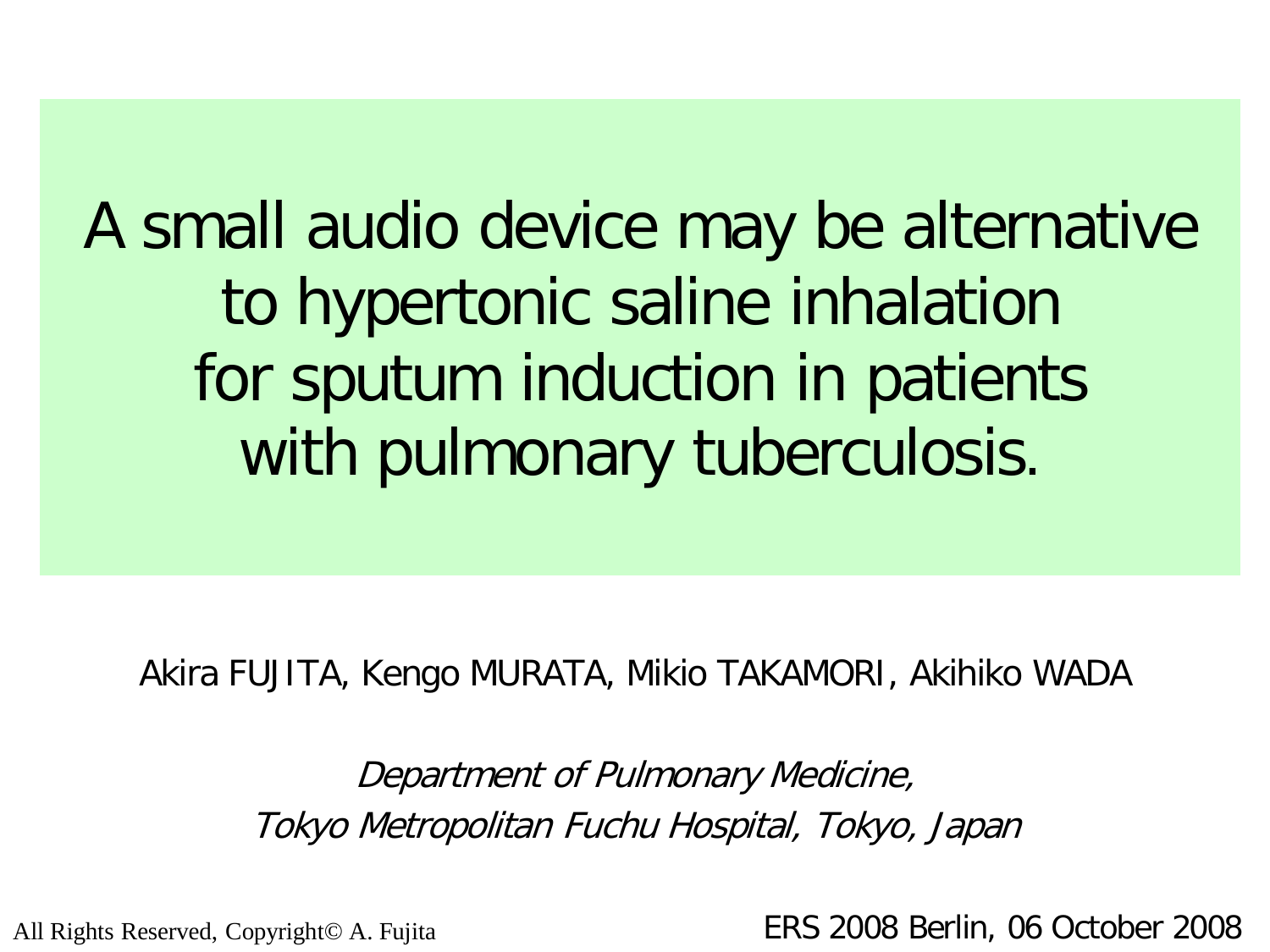## Introduction (1)

Sputum examination is a key diagnostic procedure for pulmonary tuberculosis (TB).

 $\sqrt{}$ Patients suspected of having pulmonary TB disease

 $\checkmark$  Patients suspected of having pulmonary TB disease for which bronchoscopy is planned

(Sputum specimens should be collected and results of staining for AFB should have been reviewed before bronchoscopy.)

AFB: acid-fast bacillus

But some patients cannot produce sputum. In such cases, sputum induction with aerosol inhalation has been preferred. Hypertonic saline inhalation causes discomfort in throat and bronchoconstriction in asthmatic patients.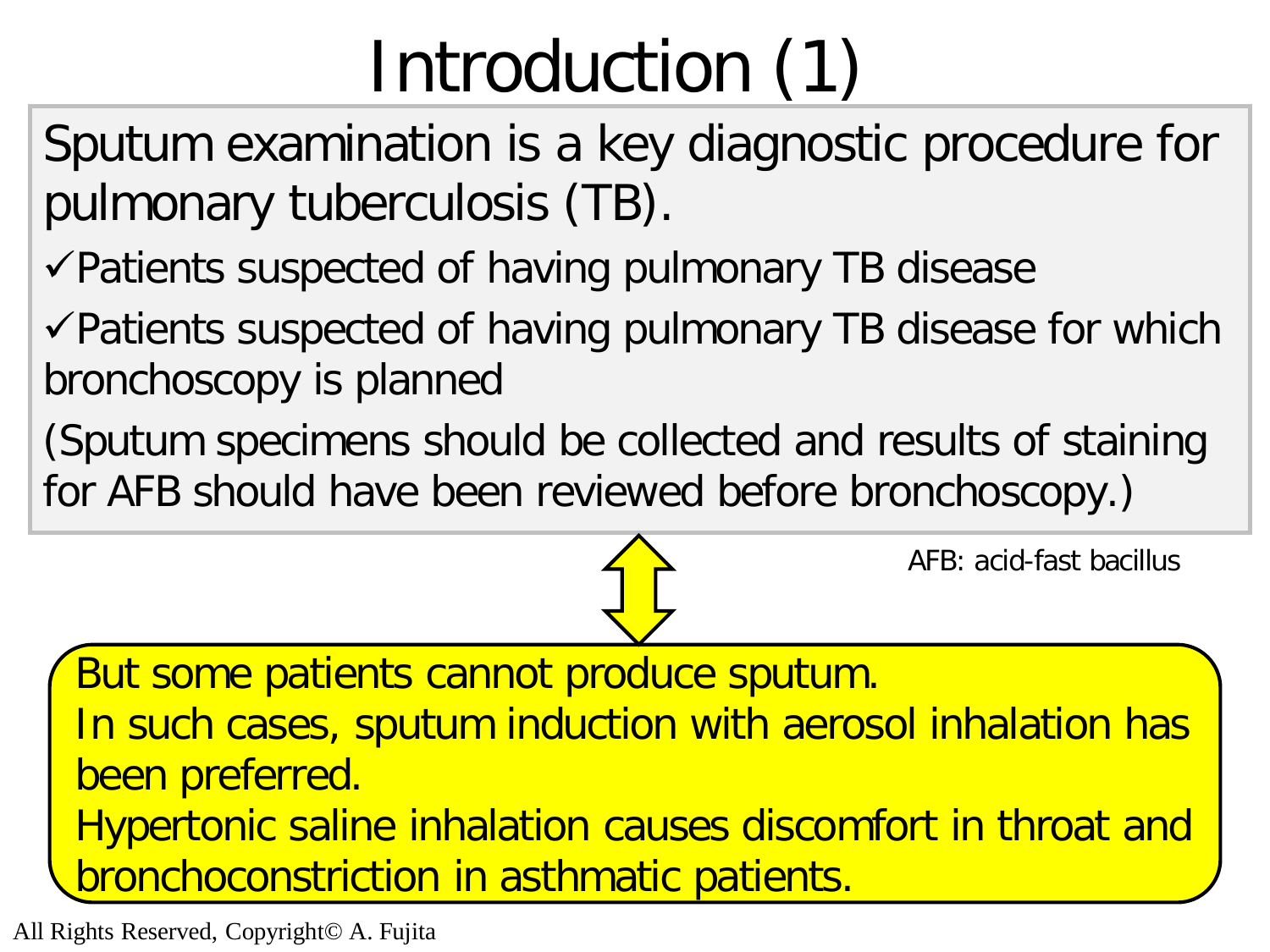# Introduction (2)

The Lung Flute® (Medical Acoustics, Buffalo, NY) is a small self-powered audio device that generates 18 to 22Hz with an output of 110 to 115 dB using 2.5cm  $H_2O$  of pressure.

This sound wave, when generated at the mouth by mild exhalation, travels retrograde down the tracheobronchial tree and hypothetically it vibrates tracheobronchial secretions.

Analysis revealed that the samples obtained using the Lung Flute® were not statistically different as compared with the induction sputum through hypertonic saline inhalation in patients with chronic bronchitis. (Sanjay Sethi, et al)

The Lung Flute® approved by the US FDA (2006) and EU (2007) for sputum induction for diagnostic purposes.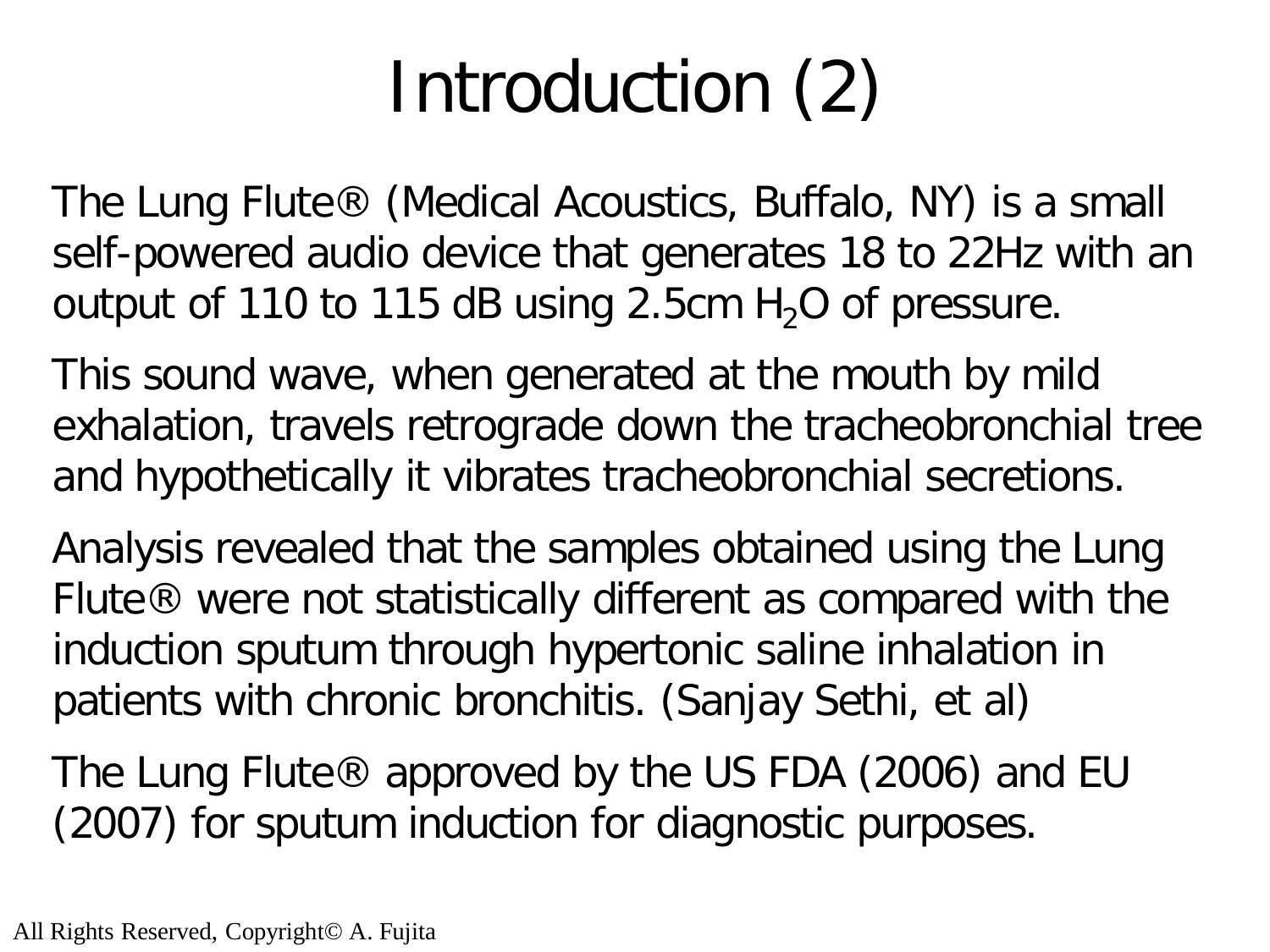# **Objective**

To evaluate the diagnostic yield of sputum sampling by the audio device (the Lung Flute®) method in patients with pulmonary TB.

We compared the results with that of hypertonic saline inhalation (HSI) for the diagnosis of pulmonary TB.

However, this is not a controlled study. We applied this device method preliminarily, then compared to conventional HSI retrospectively.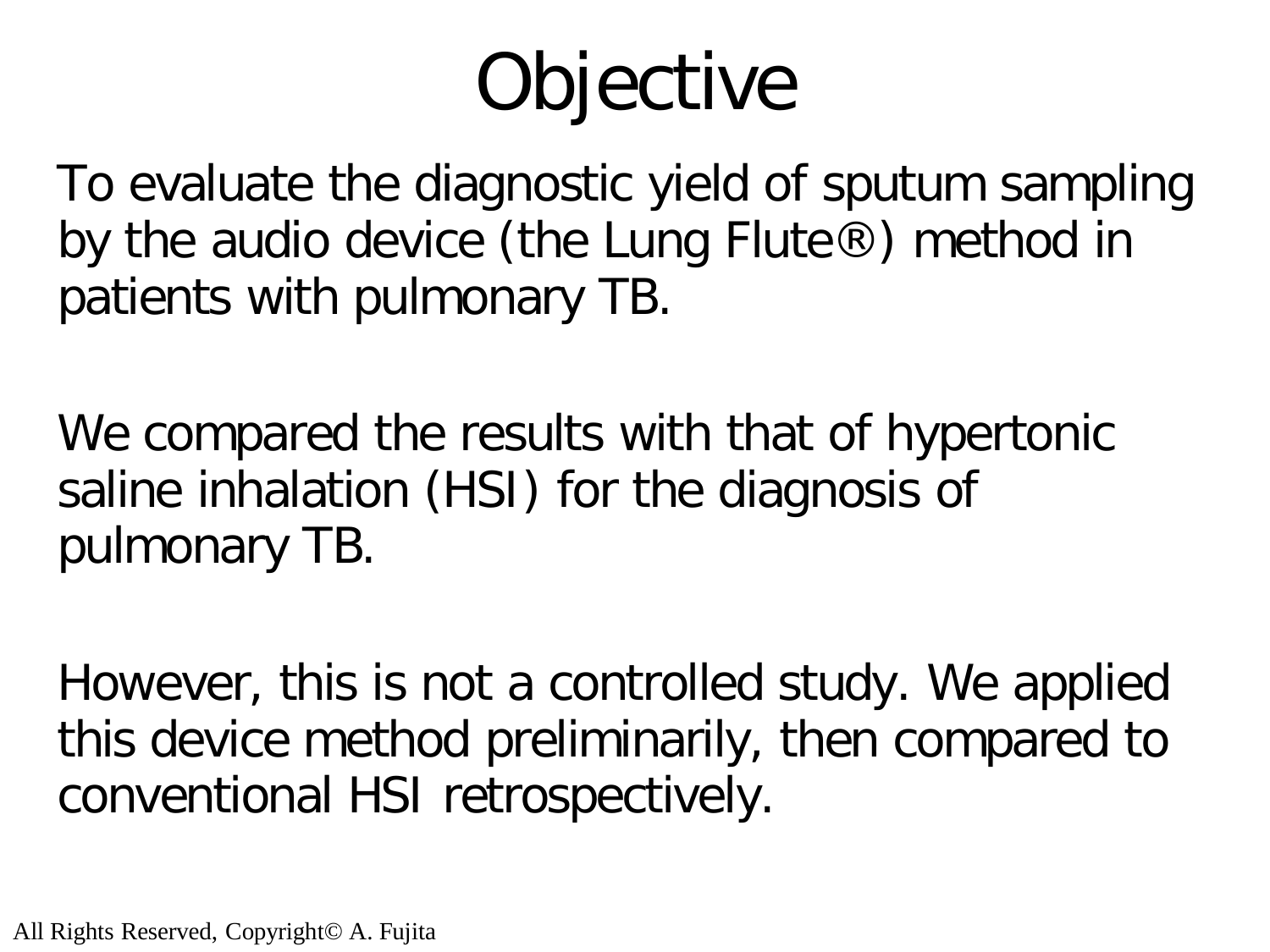## Patient Selection

- 1. Patients referred to the TB clinic in Tokyo Metropolitan Fuchu Hospital (a 761-bed tertiary hospital) after screening with symptoms and chest X-ray at primary care clinics.
- 2. Patients aged 18 and over.
- 3. Chest X-ray lesions such as scattered infiltrates and/or cavities suggesting pulmonary TB.
- 4. Need to examine sputum for making diagnosis of TB.
- 5. No spontaneous sputum at the first visit.
- 6. Bacteriological diagnosis of TB in principle (regardless of specimens), but clinical diagnosis (QuantiFERON TB-2G, etc) in some cases.

Exclusion:

- Hypoxemia below 90% by pulse oxymetry or equivalent
- Bronchial asthma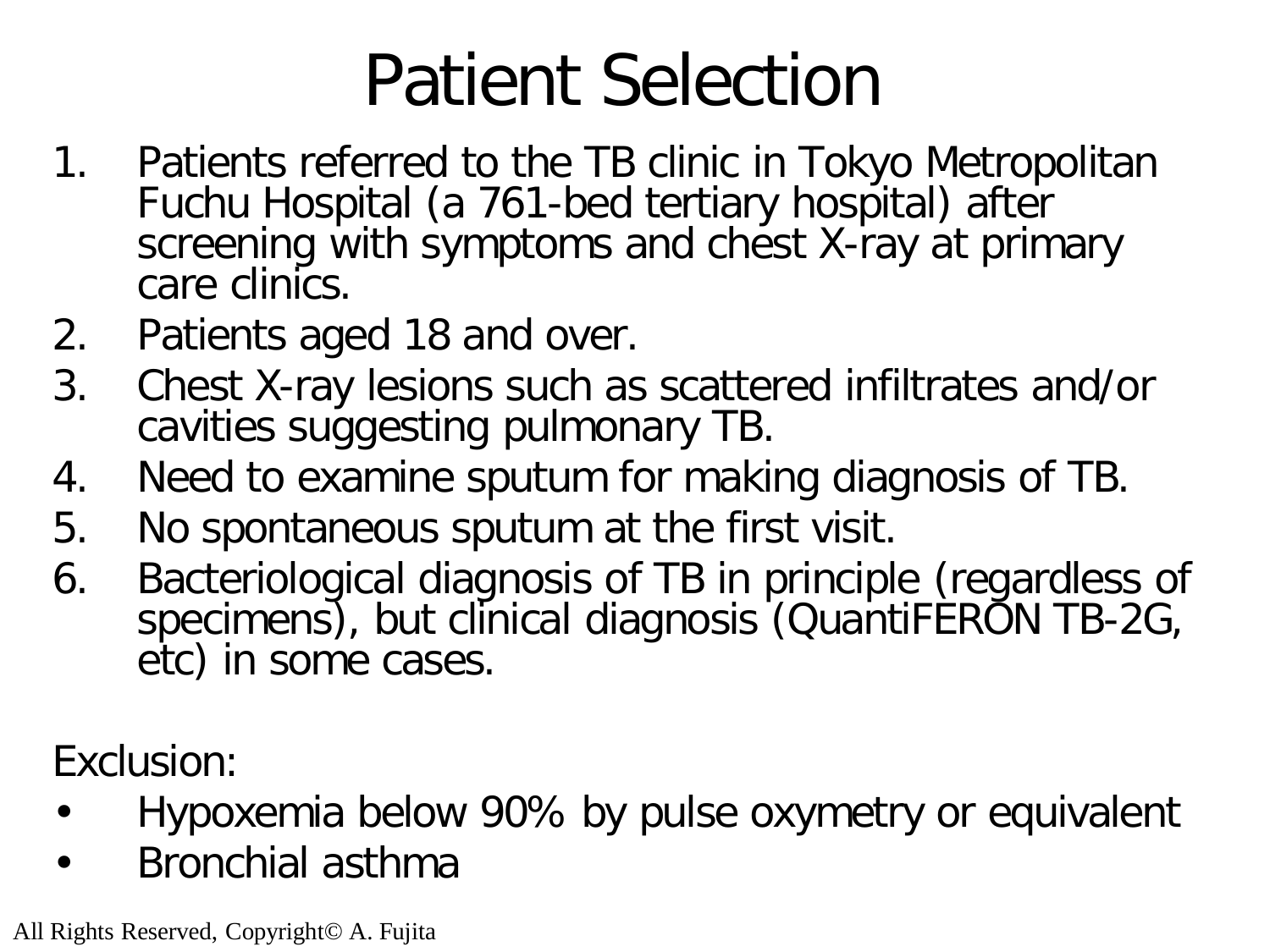### Methods

- 1. The audio device: the Lung Flute  $\mathcal{R}$  (n=15)
- Experimental use in Tokyo Metropolitan Fuchu Hospital (Not cleared by the authority in Japan)
- From Dec. 2006 to Nov. 2007
- Written informed consent
- One device for each patient
- 2. Conventional hypertonic saline inhalation with nebuliser  $(n=11)$
- The clinical practice during the same period
- In two cases, after using the audio device
- 3. Single induction in each method
- 4. On a day or a near day of the first visit
- 5. In the negative ventilation room for the patients with suspected infectious TB
- 6. Follow-up time to producing sputum was maximum 30 minutes after the session.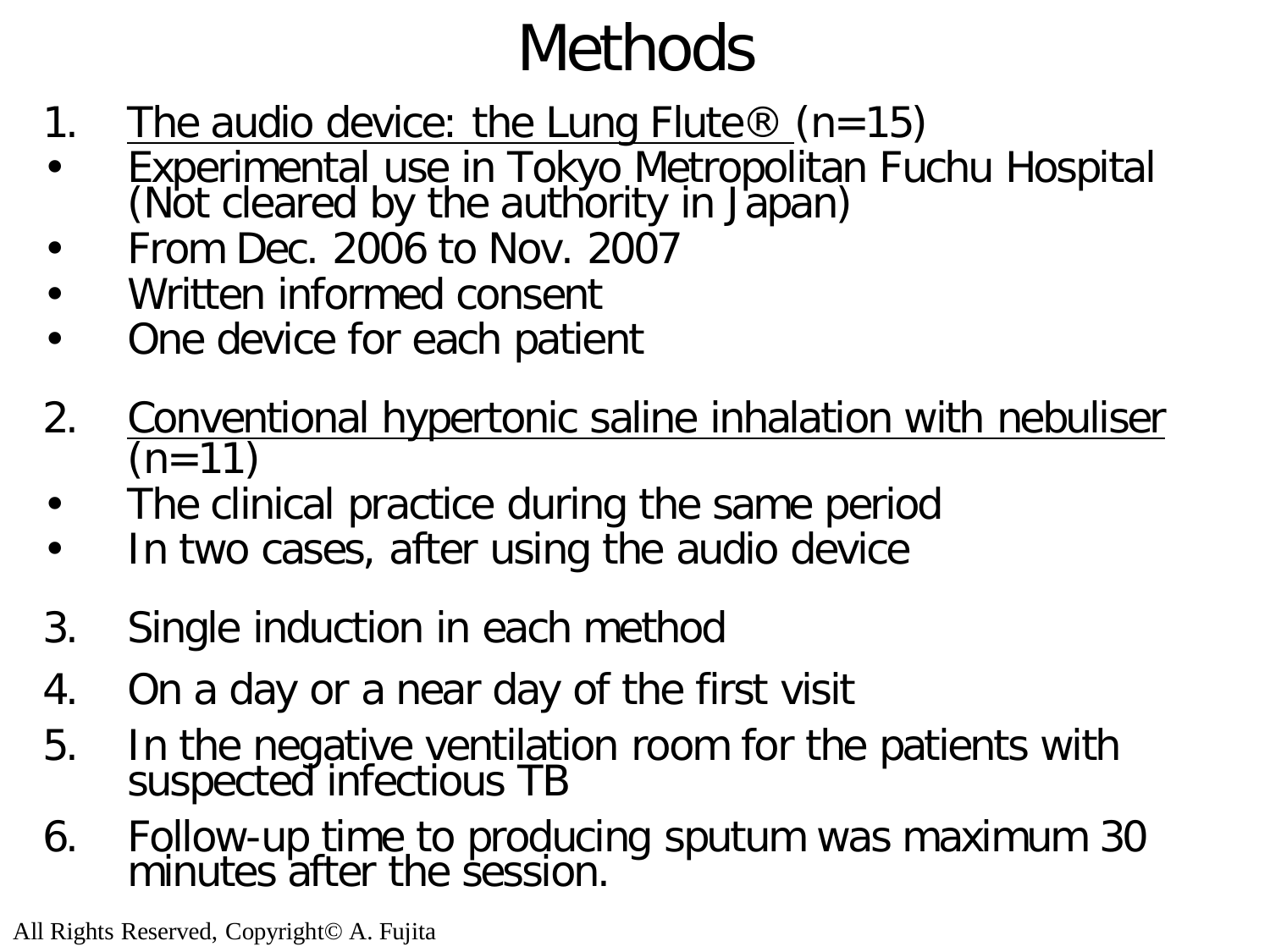### Conventional Hypertonic Saline Inhalation

- A) 20mL of 3% sodium chloride solution (5 cases) Ultrasonic nebuliser (OMRON® NE-U12, Japan) Wearing mask through a tube within 10 minutes
- B) 3 5mL of 10% sodium chloride solution (6 cases) Compressor nebuliser (PARI BOY® Type038) Through a mouthpiece within 5 minutes
- Ultrasonic nebulisers are recommended by the ERS working group.
- As regards hypertonic saline, 10% NaCl solution is commercially available in Japan.

. The success rates of sputum production were not different between the method A and B in patients with various respiratory diseases. (K.Murata, A.Fujita, Japan Society of Respiratory Endoscopy Conference, 2008)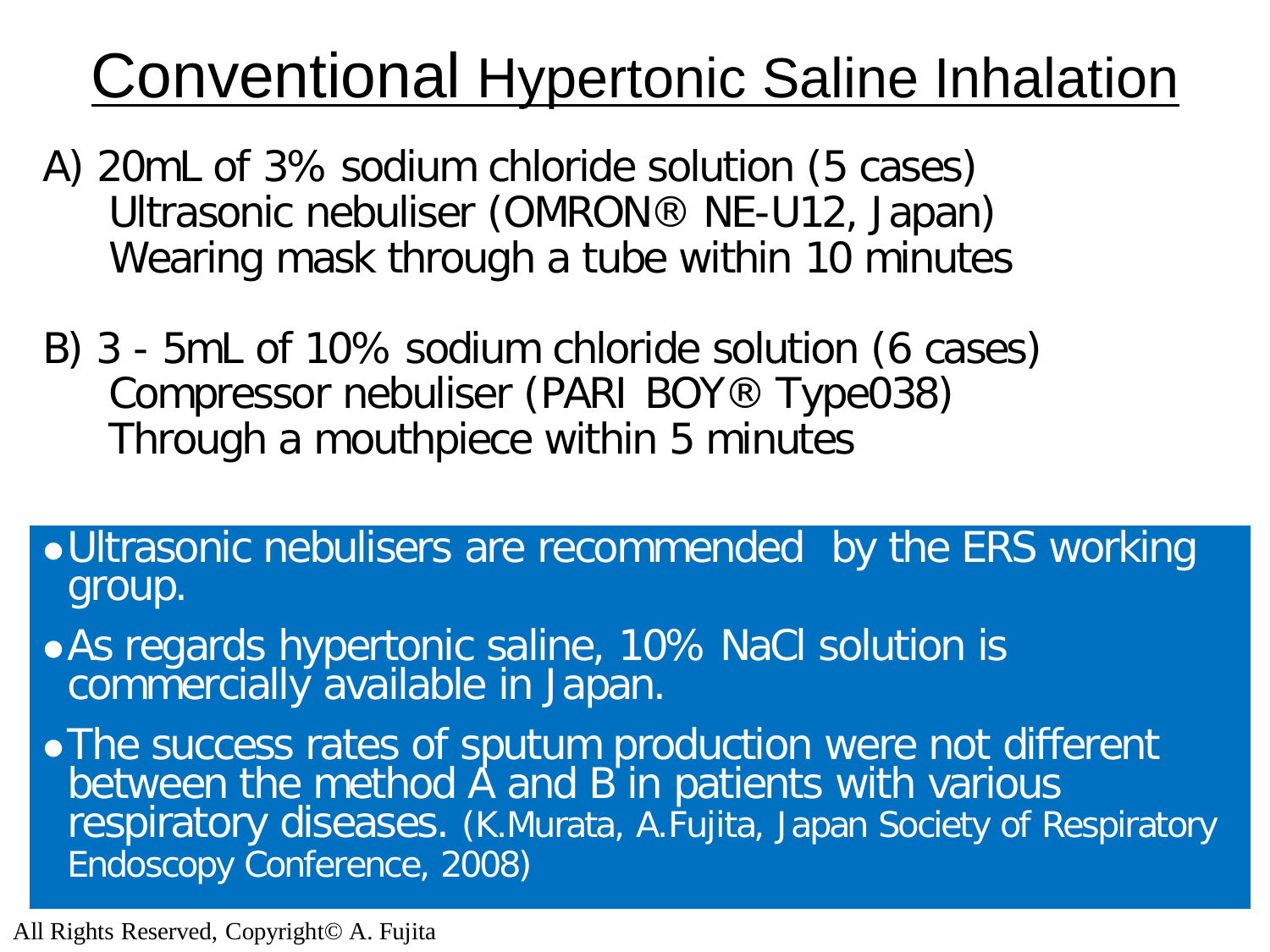### Microbiological Examination

- 1. Specimens were homogenized with mucolytic agent (N-acetyl-Lcysteine) and decontaminant (1–2% sodium hydroxide solution) to render the bacterial contaminants nonviable.
- 2. Smears were prepared directly from specimens and reconfirmed from concentrated preparations. AFB in stained smears was examined microscopically by the fluorochrome procedure.
- 3. Polymerase chain reaction (PCR) was applied to specimens with AMPLICOR MTB assay (Roche), regardless of AFB-smear results.
- 4. All specimens cultured using the Mycobacterial Growth Indicator Tube (MGIT) systems (Becton Dickinson). M. tuberculosis was confirmed by an immunochromatography using anti-MPB64 monoclonal antibodies named Capilia TB assay (Japan Becton Dickinson, LTD).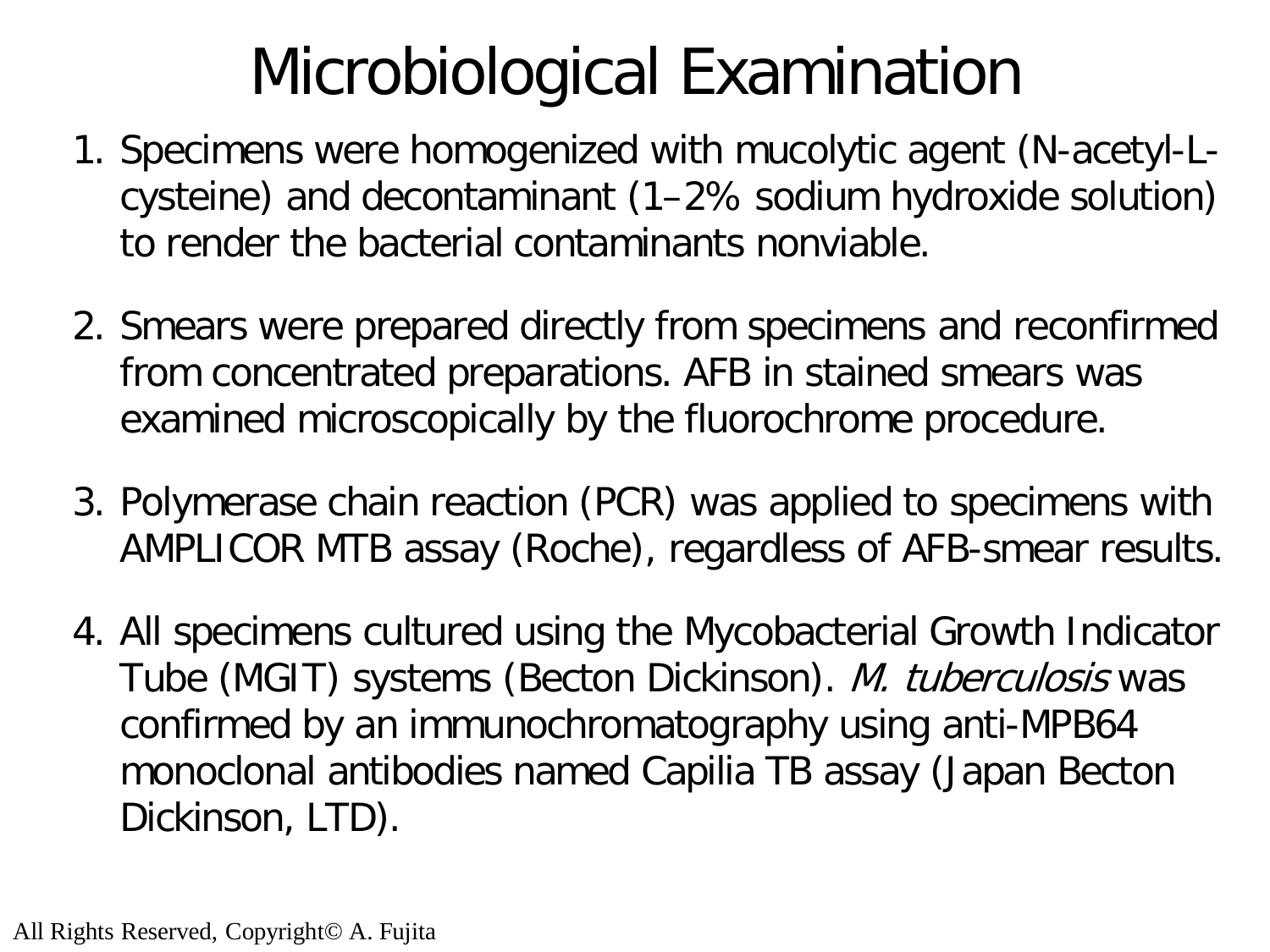### Patient Characteristics

|                               | Audio device<br>(the Lung Flute $\circledR$ ) | <b>Hypertonic saline</b><br>inhalation alone * |
|-------------------------------|-----------------------------------------------|------------------------------------------------|
| Number of cases               | 15                                            | 9                                              |
| $M/F$ **                      | 5/10                                          | 5/4                                            |
| Age                           | $47 + - 19$                                   | $48 + - 17$                                    |
| <b>Non</b>                    | 9                                             | 5                                              |
| /Ex / Current smoker ** / 3/3 |                                               | 12/2                                           |
| X-ray findings **             |                                               |                                                |
| Cavity                        | 2                                             | $\overline{2}$                                 |
| Unilateral shadow             | 8                                             | 6                                              |
| <b>Bilateral shadow</b>       |                                               | 3                                              |

\* 2 cases were undertaken HSI after the device. Patients who inhaled hypertonic saline totaled 11. \*\* number of cases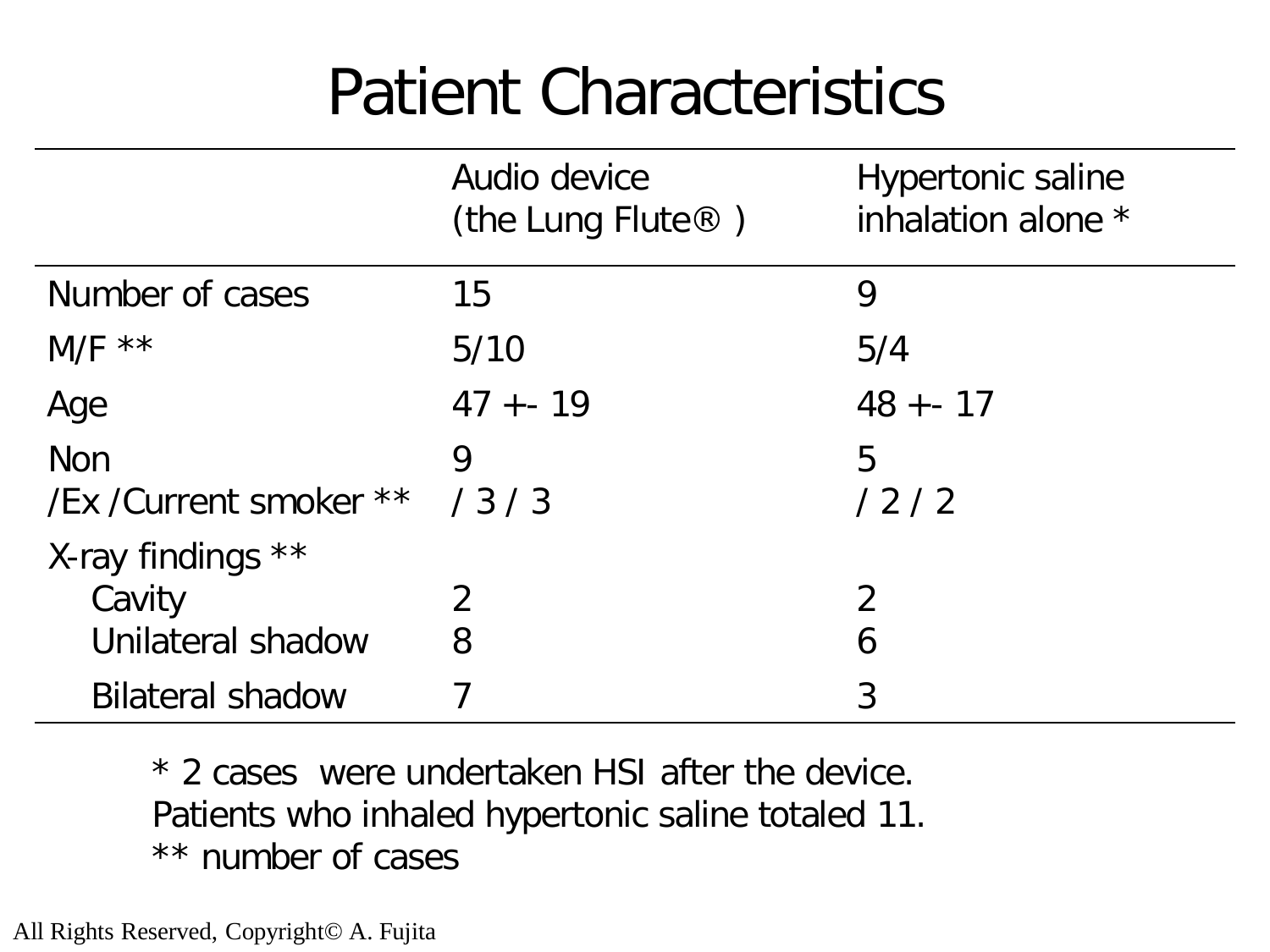#### Rapid Diagnostic Yields of Using the Lung Flute® or Hypertonic Saline Inhalation in TB Patients

|                                     | The Lung Flute <sup>®</sup><br>$(n=15)$ | <b>Hypertonic saline</b><br>inhalation $(n=11)$ |      |
|-------------------------------------|-----------------------------------------|-------------------------------------------------|------|
| Sputum production                   | 12 (80%)                                | 10(91%)                                         | N.S. |
| Rapid diagnostic yield              | 7(47%)                                  | 4(36%)                                          | N.S. |
| AFB-smear positive<br>/PCR positive | $3^{\star}$                             | $1*$                                            |      |
| AFB-smear negative<br>/PCR positive | $4^{\star}$                             | $3(2^{*})$                                      |      |

\* MGIT positive and Capilia TB assay positive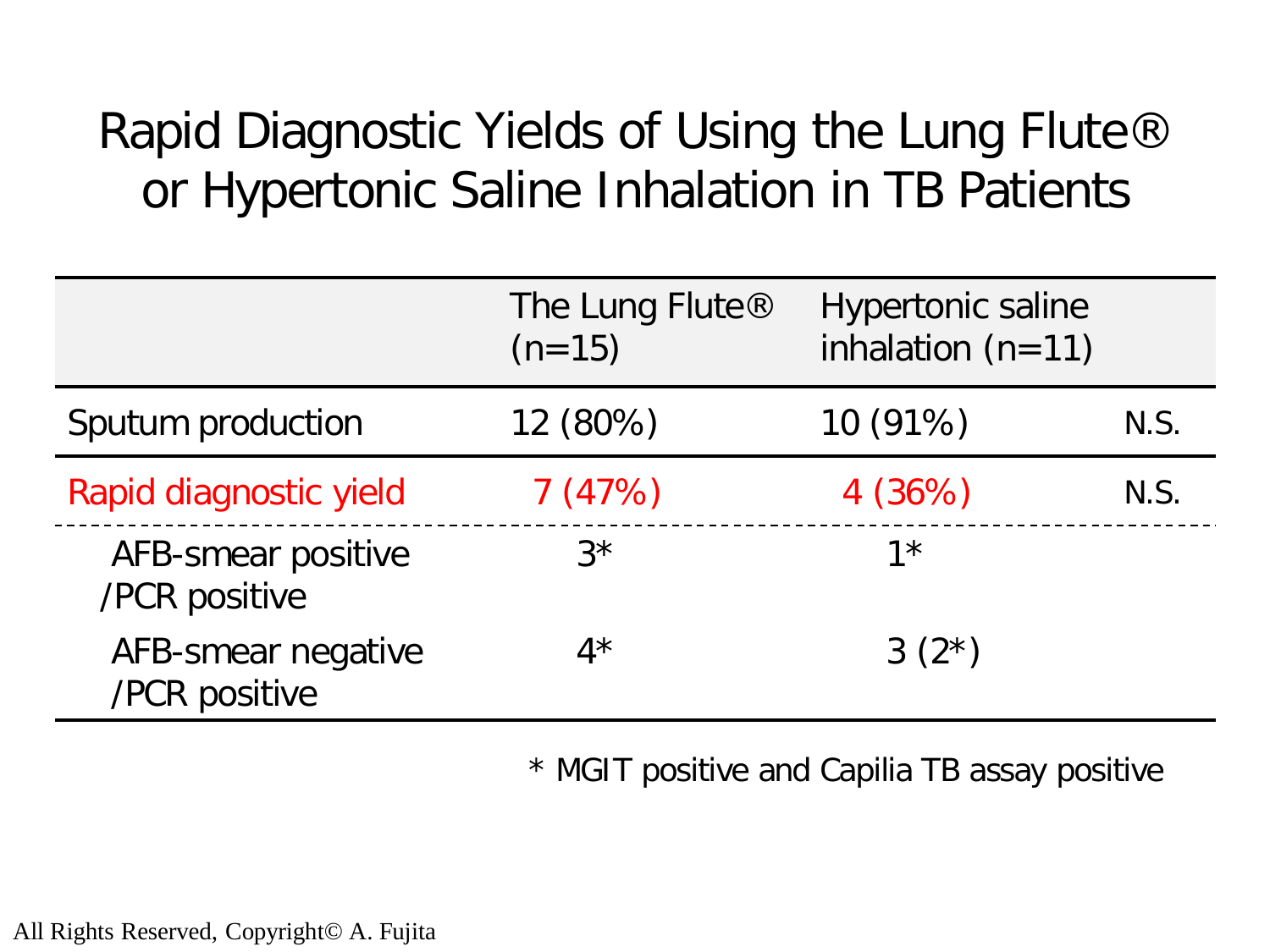#### AFB-Culture Results by Using the Lung Flute® or Hypertonic Saline Inhalation in TB Patients

|                                               | The Lung Flute®<br>$(n=15)$ | <b>Hypertonic saline</b><br>inhalation $(n=11)$ |      |
|-----------------------------------------------|-----------------------------|-------------------------------------------------|------|
| Rapid diagnosis<br>/Culture positive          | 7(47%)                      | 3(27%)                                          | N.S. |
| No rapid diagnosis<br>/Culture positive       | 1(7%)                       | 3(27%)                                          | N.S. |
| Smear negative<br>/Culture negative           | $4^{\star}$                 | $2***$                                          |      |
| Bacteria contamination<br>during MGIT culture |                             | $2^{**}$ (1#)                                   |      |

\* 2 were diagnosed by bronchoscopy, one was AFB-culture positive sputum on a later day, and one was clinically diagnosed.

another expectorated sputum of negative AFB-smear and negative culture. oner expecterated sputum or hoganic rimb smear and hoganic santare. \*\*\* 2 cases were undertaken HSI after the device; one still made no sputum, another expectorated sputum of negative AFB-smear and negative culture.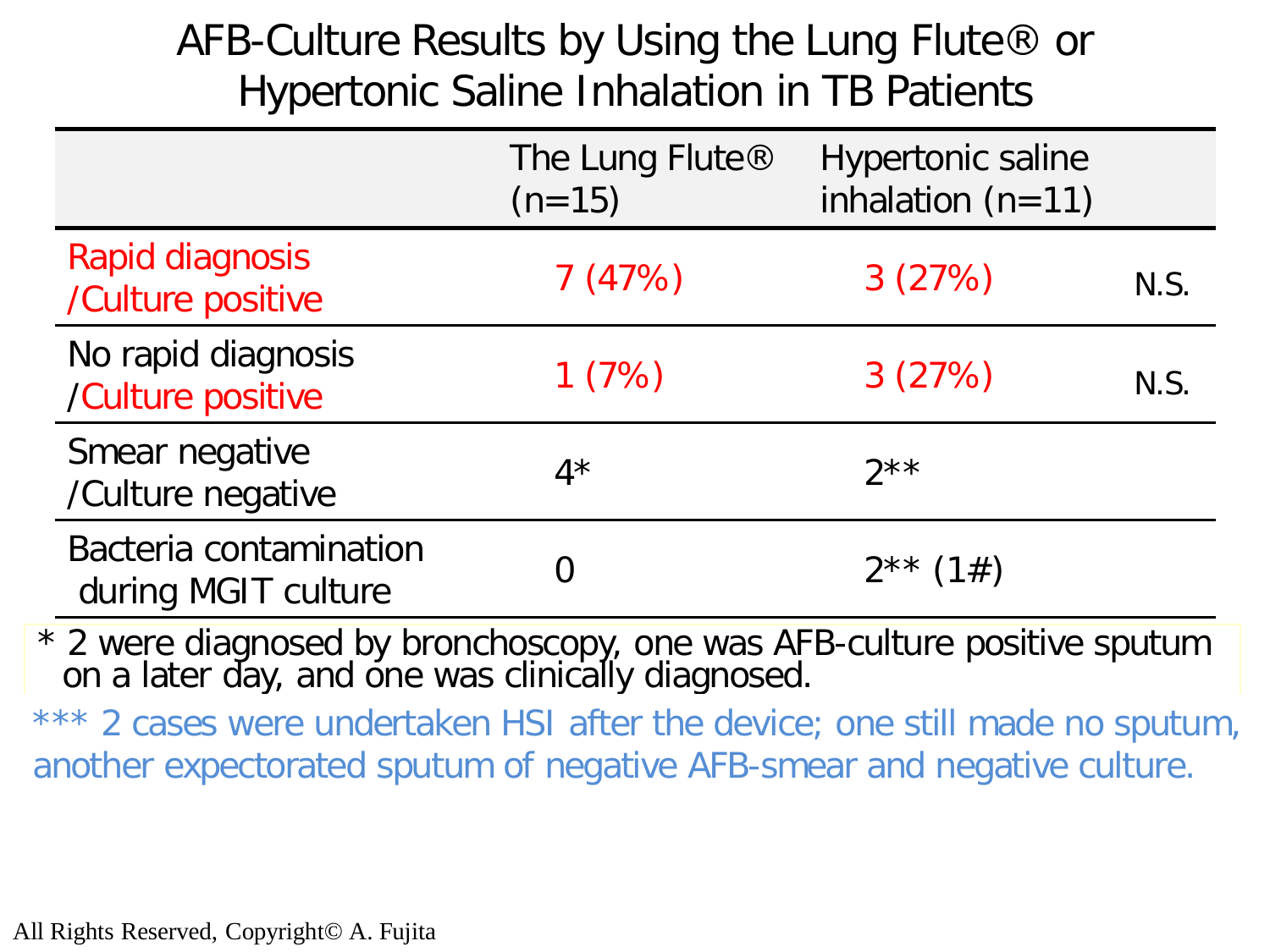A NOVEL METHOD FOR SPUTUM INDUCTION BY THE LUNG FLUTE® IN PATIENTS SUSPECTED OF PULMONARY TUBERCULOSIS A. Fujita, et al. 2007, 12th Annual APSR Congress

#### Adverse Events Associated with Use of the Lung Flute® (n=34)

| Sore throat                       | 4(12%) |
|-----------------------------------|--------|
| Hyperventilation related symptoms | 3(9%)  |
| <b>Dizziness</b>                  | 2(6%)  |
| Headache                          | 1(3%)  |
| <b>Breathing discomfort</b>       | 1(3%)  |

(no need to Rx.)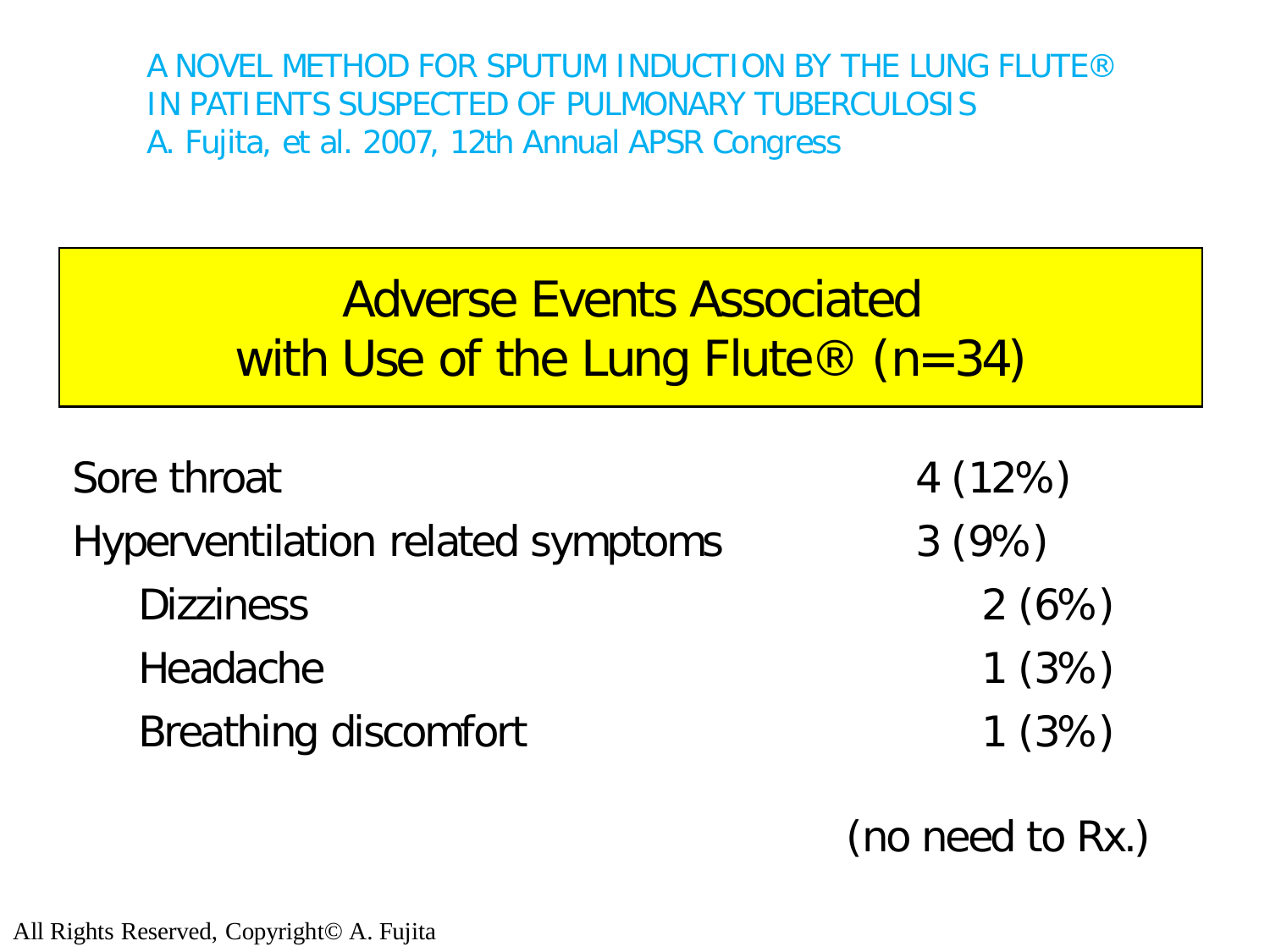# Summary

- 1. One to 5mL sputum samples could be collected in 12 of 15 patients (80%) after using the device. Induced specimens by HSI were obtained in 10 of 11 patients (91%).
- 2. The device yielded rapid TB diagnosis in 7 of 15 cases (47%) ; 3 were AFB-smear positive and 4 were AFB-smear negative but TB-PCR positive. HSI yielded rapid TB diagnosis in 4 of 11 cases (36%).
- 3. Of two patients undertaken HSI after using the device, one still made no sputum and another expectorated sputum of negative AFB-smear and negative culture.
- 4. The audio device (the Lung Flute®) does not require special equipment in medical facilities. The Lung Flute  $\otimes$  is non-invasive and it may provide a rapid and effective method of sputum induction.